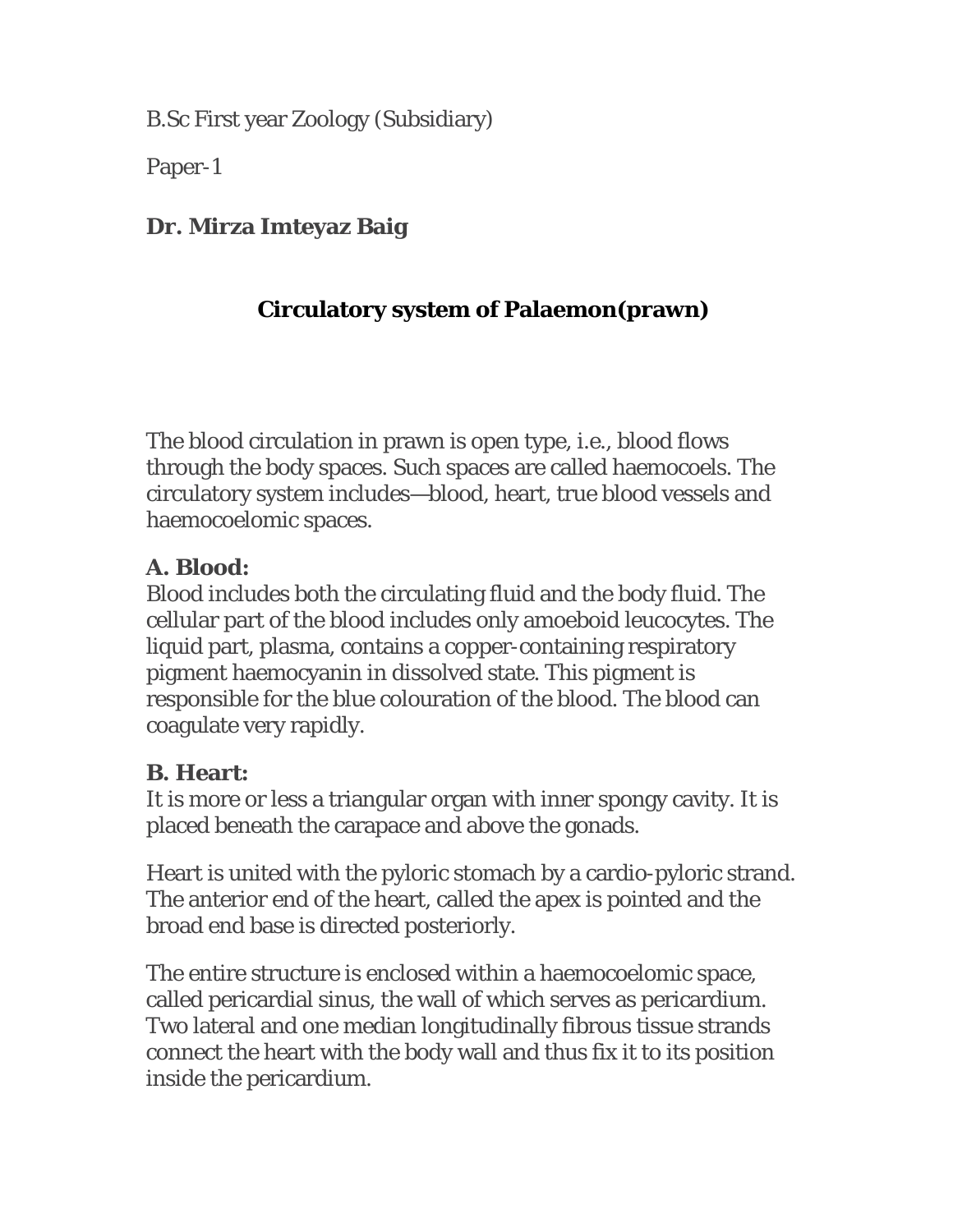The wall of the heart is pierced by five pairs of slit-like openings, called ostia. There are two pairs on the lateral sides, one pair in the ventral, one pair in dorsal and one pair at the posterior end of the heart. These ostia are contractile and work as valves to permit only flow of blood from pericardial sinus to the heart.

## **C. True blood vessels:**

These are the vessels which possess definite walls. As all of them originate from the heart to supply blood to different parts of the body, they are better called arteries. From the heart of prawn six large vessels originate.

#### **They are:**

(i) single ophthalmic artery,

(ii) paired antennary arteries and

(iii) paired hepatopancreatic arteries— all originate from the anterior end and

(iv) a single mid-posterior artery emerges from the posterior end (Fig. 18.11).



Fig. 18.11: Heart and principal arteries of Palaemon. Ventral arteries are partially drawn.

#### **(i) Ophthalmic artery:**

The single ophthalmic or cephalic artery originates from the apex of the heart and runs anteriorly along the mid-dorsal line up to the base of the rostrum and unites with the branches of two antennary arteries.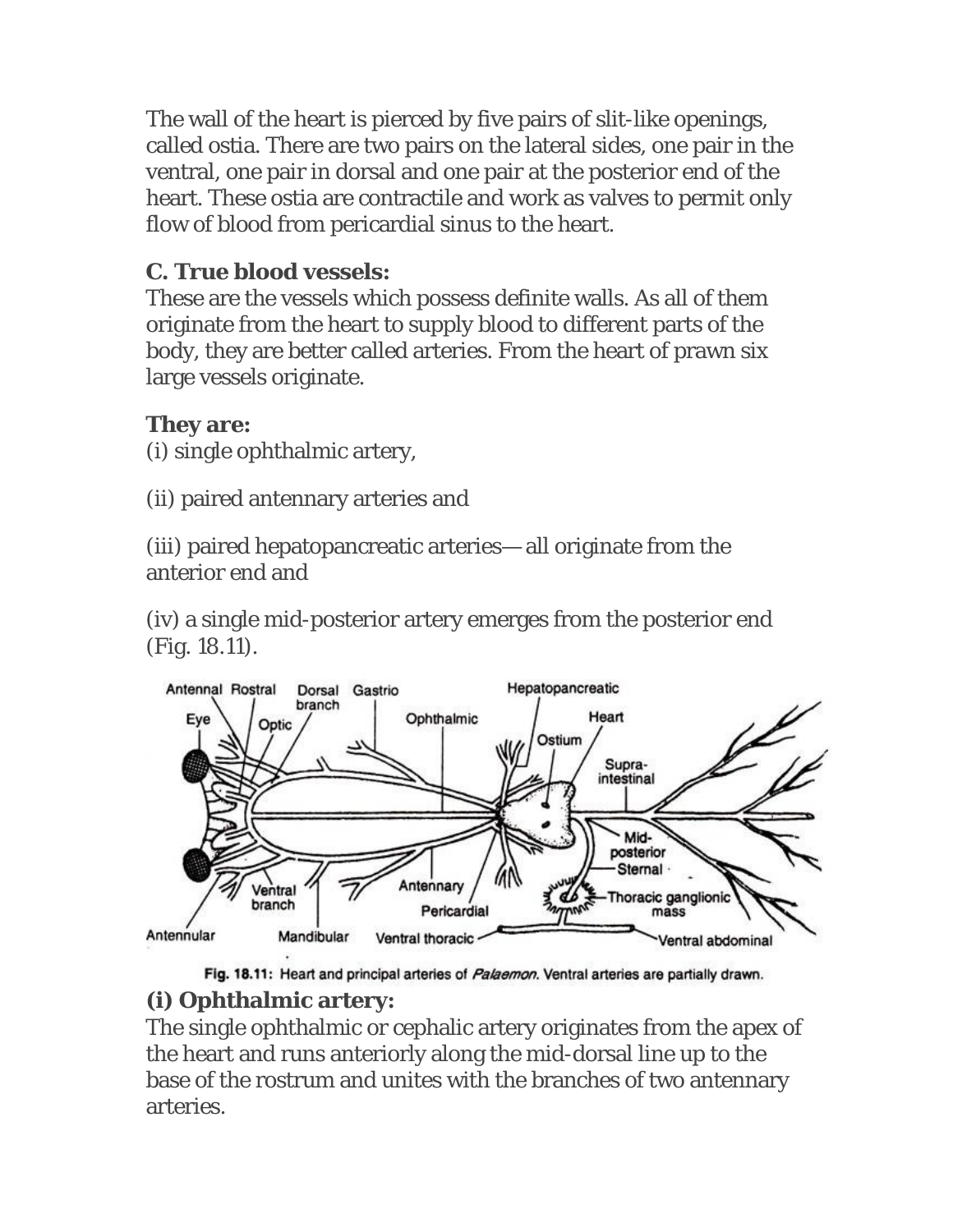### **(ii) Antennary artery:**

Each antennary artery originates from the heart and from the sides of the ophthalmic artery. It runs anteriorly along the outer border of the mandibular muscle.

#### **Each antennary artery sends the following branches on its own side:**

(a) Pericardial branch to supply blood to the pericardial wall,

(b) Gastric branch to supply blood to the cardiac stomach,

(c) Mandibular artery to the muscle of the mandible. Each antennary artery then splits into,

(d) A ventral, and

(e) A dorsal branch.

The ventral branch supplies vessels to the first and second antennae. The dorsal branch sends an optic artery to the eye and then the two dorsal branches of the two antennaries unite with the median ophthalmic artery to run within the rostrum as paired rostral arteries.

#### **(iii) Hepatopancreatic artery:**

The hepatopancreatic or hepatic artery of each side originates from the posterio-median end of the heart and runs transversely to enter within the hepatopancreas.

#### **(iv) Mid-posterior artery: The midposterior artery immediately after originating from the posterio-median end of the heart divides into:** (a) Supra-intestinal artery and

(b) Sternal artery.

The supra-intestinal which is also known as dorsal abdominal artery runs posteriorly along the mid-dorsal line up to the hind gut. It supplies the alimentary canal and the muscles on the dorsal sides.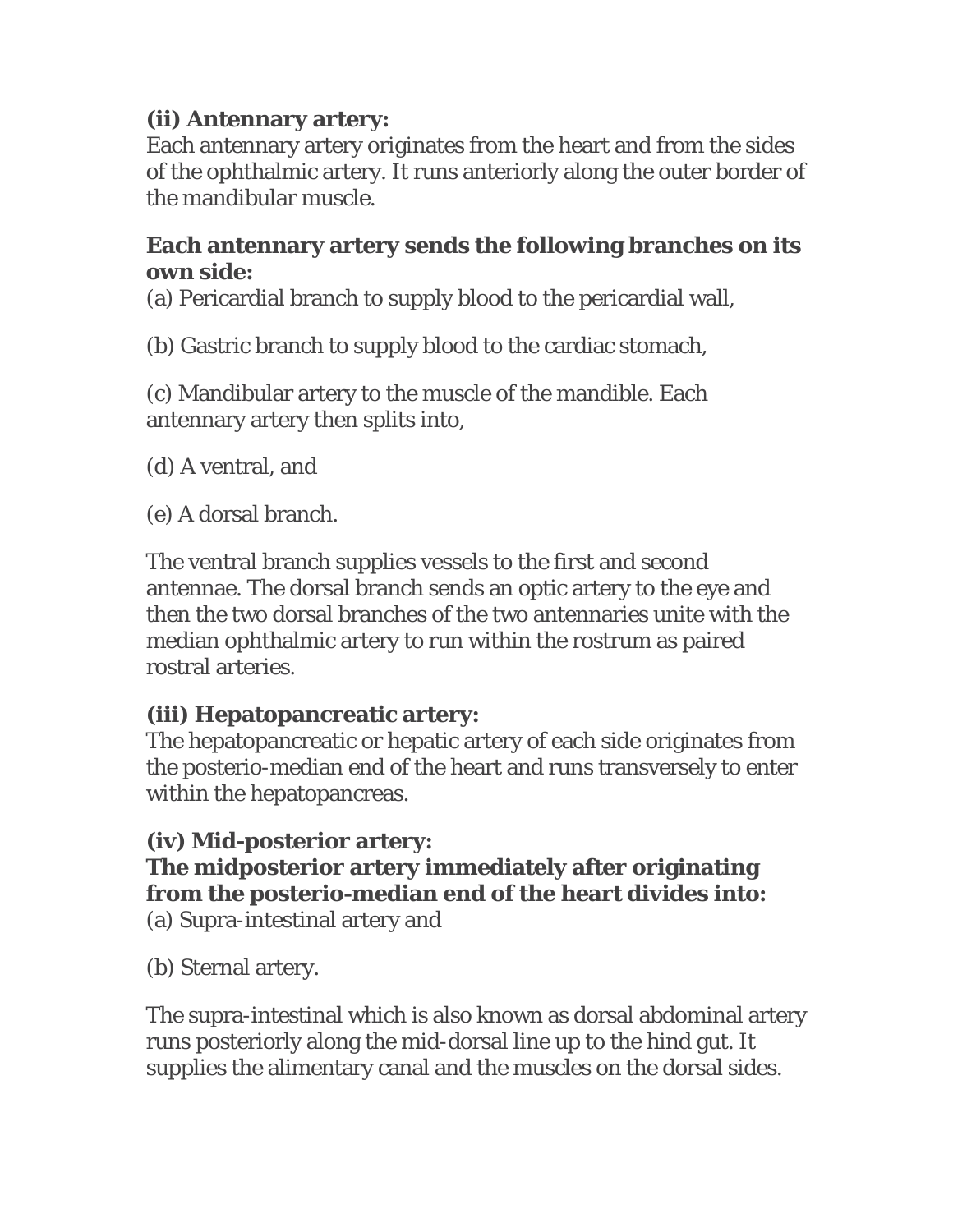The sternal artery runs transversely towards the ventral side. It pierces the thoracic ganglion mass and bifurcates into an anteriorly directed ventral thoracic and a posteriorly directed ventral abdominal arteries.

The ventral thoracic artery supplies blood to the different parts on the ventral side of the cephalothorax and ventral abdominal sends branches to the ventral side of the abdomen.

All the arteries ultimately break up into finer branches and open within the haemocoelomic spaces. Thus the Circulatory system of prawn lacks network of capillaries.

#### **D. Haemocoelomic spaces:**

Small haemocoelomic spaces are called lacunae. These lacunae open into larger spaces, called sinuses. The passages connecting lacunae and sinus or two sinuses are known as haemocoelomic channels.

Blood after flowing through different small haemocoelomic spaces or lacunae is collected in a pair of common elongated space, called ventral sinus. These are placed beneath the hepatopancreas and continued up to certain length within the abdomen. The two ventral sinuses are interconnected by several small slender channels.

From the ventral sinus six afferent branchial channel take the deoxygenated blood to the gills. First afferent branchial channel supplies blood to the podobranch and arthrobranchs while the remaining five vessels supply to the five pleurobranchs.

From gills oxygenated blood is collected by six pairs of efferent branchial channels and is finally drained into dorsal or pericardial sinus.

#### **Mechanism of blood flow:**

The heart contracts to drive the oxygenated blood to the different parts of the body through arteries (Fig. 18.12). These arteries instead of forming capillary network open directly within haemocoelomic spaces. From different haemocoelomic lacune deoxygenated blood is collected within paired ventral sinuses.